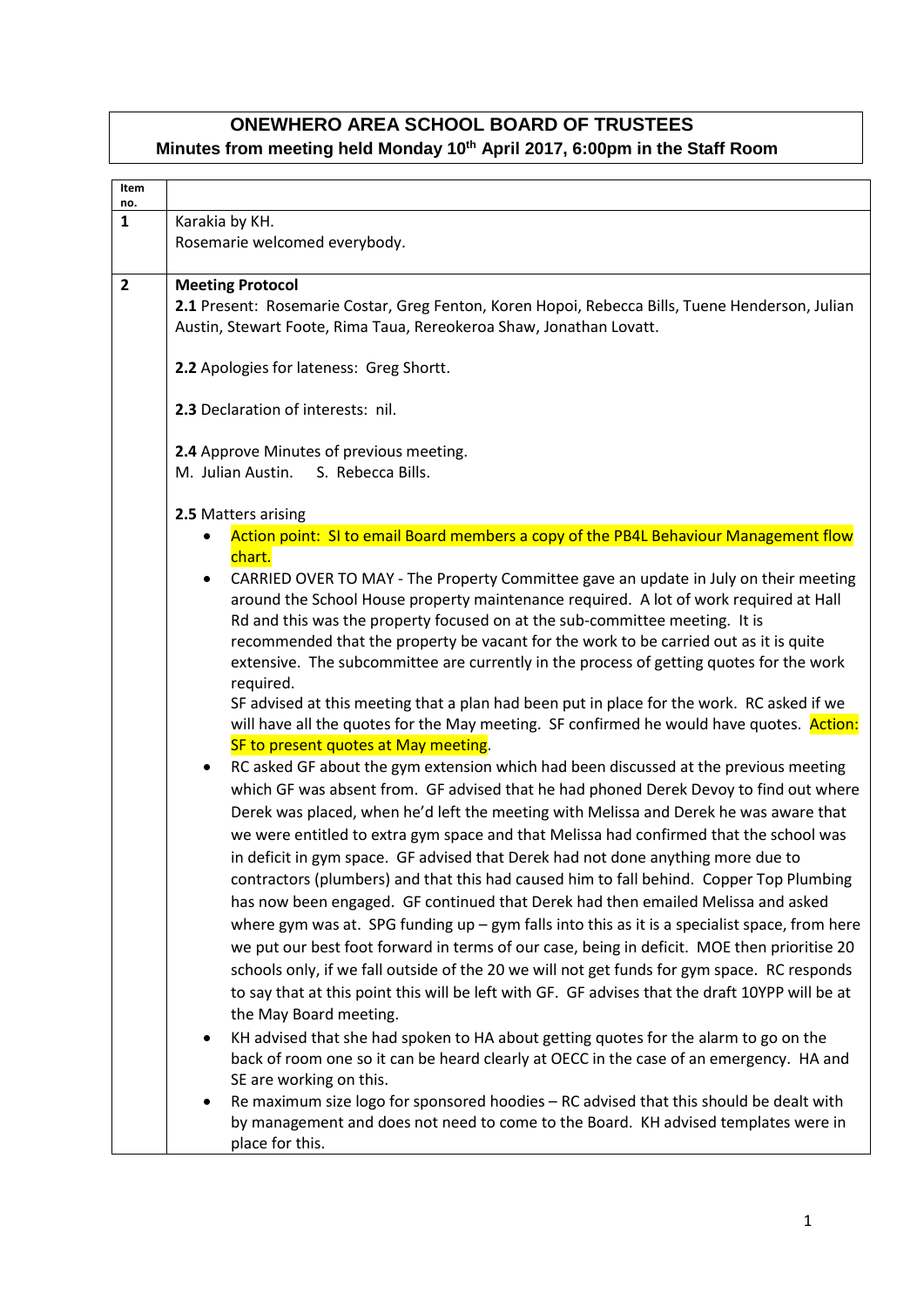| CARRY OVER TO MAY: A better way of locating assets is required, getting a scanner that<br>$\bullet$                                                                                     |  |
|-----------------------------------------------------------------------------------------------------------------------------------------------------------------------------------------|--|
| can barcode and track through. Action: PO working on this requirement as next part of                                                                                                   |  |
| project once bus tracking set up.                                                                                                                                                       |  |
| Re bus tracking – scanning using smartphone app, the one being used for the trial was not<br>$\bullet$                                                                                  |  |
| reading / scanning right. Currently trialing a new one. Action: GF to update May meeting.                                                                                               |  |
| There was a discussion around this being the Boards IP.                                                                                                                                 |  |
| Re Delegations of Authority, RC advised that until we look at new framework we need to<br>$\bullet$                                                                                     |  |
| use existing one. Action point: SI to retype template for GF to arrange for it to be signed                                                                                             |  |
| by appropriate staff.                                                                                                                                                                   |  |
| There was a discussion around Voice over IP with KH advising that a quote was coming. RC<br>$\bullet$                                                                                   |  |
| advised that this would be left with GF and KH to pursue as this did not require Board<br>attention.                                                                                    |  |
| Re reviewing of the Finance Report - RC advised that she had attended some NZSTA<br>$\bullet$                                                                                           |  |
| training with RS around finance. The current format is what we should stick to. RC                                                                                                      |  |
| advised that the key message from the training is that the Principal should present the                                                                                                 |  |
| report and it should take 5 minutes of the Board meeting, the Board ask if we are on                                                                                                    |  |
| target to achieve our budgeted income. There was then a discussion around setting a                                                                                                     |  |
| deficit budget. RC said she would type up her notes and share with RS, then distribute to                                                                                               |  |
| the rest of the Board.                                                                                                                                                                  |  |
| CARRY OVER TO MAY: There was a discussion around setting a date for the next Hui, RS<br>$\bullet$                                                                                       |  |
| saying that a date is needed to go back to parents with. RC advised that the next step was<br>to get the survey on curriculum completed prior to this. KH advised that she has not even |  |
| looked at the survey. There was a discussion around getting feedback to make informed                                                                                                   |  |
| decisions.                                                                                                                                                                              |  |
| Action: Board would like a survey completed to understand this better, KH / GF to action.                                                                                               |  |
| Re Identifying areas where greatest gains can be made and make sure resourced                                                                                                           |  |
| appropriately - Maori achievement and engagement. Action: Board would like this<br>included in survey to get views around this, GF to action.                                           |  |
| Action: BOT to get survey results and plan strategic discussion around future planning.                                                                                                 |  |
| Action: Once Board have survey feedback, a hui to be organised as a follow up to the Eat                                                                                                |  |
| & Greet.                                                                                                                                                                                |  |
| Re the foul odor generated from the JLC and how to resolve. Action: This is to be taken                                                                                                 |  |
| off matters arising and management (GF and KH) to follow through to resolve this asap.<br>CARRY OVER TO MAY: Minute / action point: That further conversation with GF and MOE           |  |
| $\bullet$<br>needed to look at appropriate teacher workroom space.                                                                                                                      |  |
| CARRY OVER TO MAY: Recognition of Cultural Diversity Policy - discussion around making<br>$\bullet$                                                                                     |  |
| signposts for all the nationalities we have at school stating how far to these countries or                                                                                             |  |
| bilingual signs. KH said that she would highlight this to staff, gain feedback for a couple of                                                                                          |  |
| ideas for integration. KH advised that she had spoken to TW, there were discussions about                                                                                               |  |
| using 3D printer for signs, KH had asked TW to go away and think about it, it could be<br>wooden (less costly). KH advised that this won't be a quick process, suggested term 3. RS     |  |
| advised that even if we started with one. Action point: KH to ensure RT is involved in the                                                                                              |  |
| process to have input on detail for signs.                                                                                                                                              |  |
| CARRY OVER TO MAY: KH spoke to MOE around if we are able to (legally) ask any student<br>$\bullet$                                                                                      |  |
| who is out of zone and wishing to come to OAS for: Criminal history, academic and                                                                                                       |  |
| learning difficulties and report back at the March meeting. KH advised that MOE didn't                                                                                                  |  |
| know and they were going to ask their legal team and report back to KH. Action: KH to<br>advise what MOE legal team come back with at April meeting.                                    |  |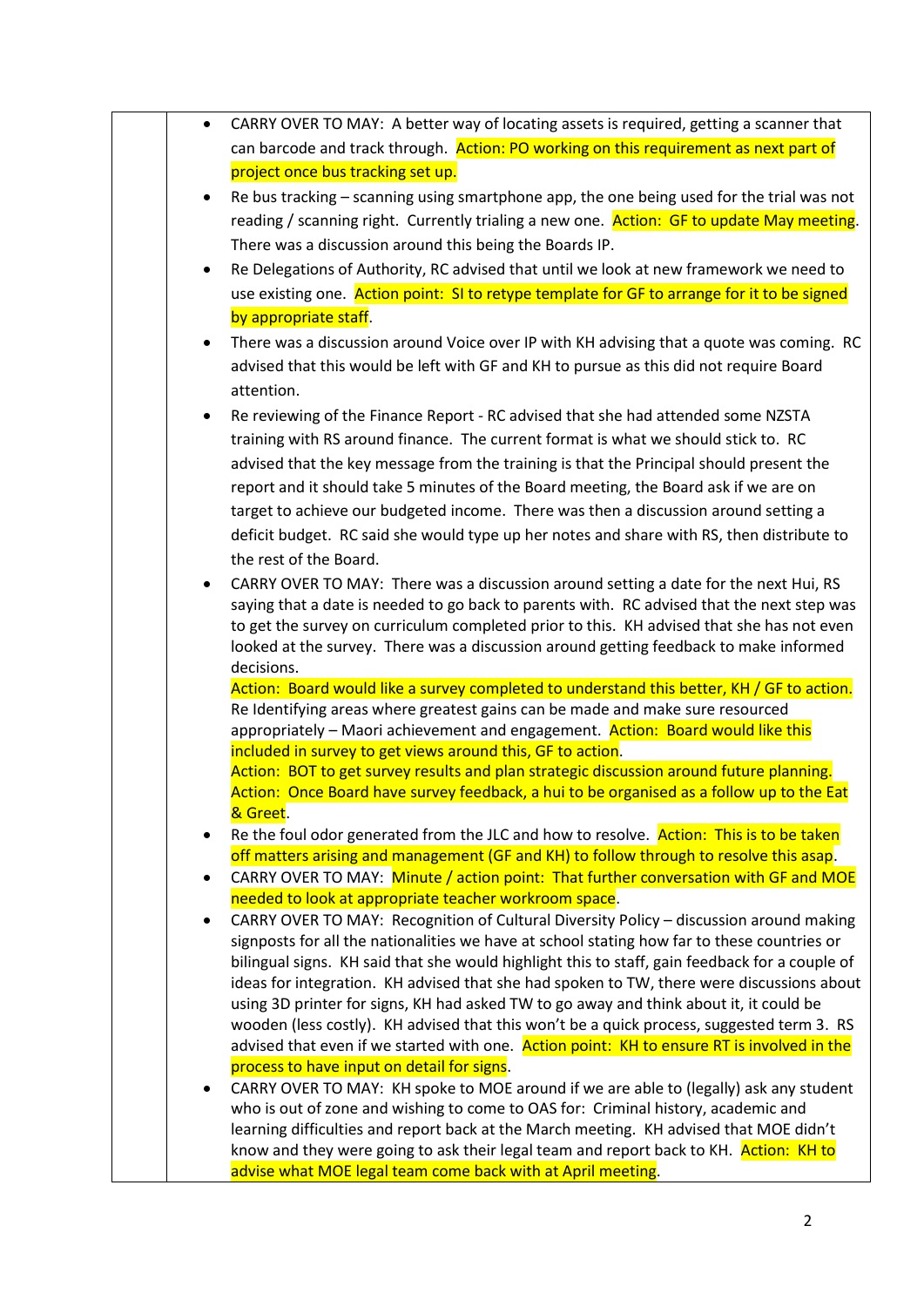|           | CARRY OVER TO MAY: There was a discussion on buses and what the schools obligation<br>was to provide transport to in zone students. There was a discussion around the historical<br>agreement with relation to the school van run, RC advised that this was not Board funded<br>and that it came out of van expenses. RC said the issue is that the younger kids on<br>TeKohanga straight would be picked up on way down to Port Waikato and then come all<br>the way back again, saying it would be a really early start. RC asked if there was anything<br>to stop parents dropping kids to Kohanga Rd to catch the bus there if van was not<br>operating. KH responds to say it depends on numbers standing on this bus. Action: KH to<br>look into numbers on bus, legal number we are allowed on bus (KH stated at the April<br>meeting that she has spoken to JL and we are within code for bus numbers we have<br>confirmed), and ensure littlies could get seats, establish in the school van who are paying |
|-----------|----------------------------------------------------------------------------------------------------------------------------------------------------------------------------------------------------------------------------------------------------------------------------------------------------------------------------------------------------------------------------------------------------------------------------------------------------------------------------------------------------------------------------------------------------------------------------------------------------------------------------------------------------------------------------------------------------------------------------------------------------------------------------------------------------------------------------------------------------------------------------------------------------------------------------------------------------------------------------------------------------------------------|
|           | out of zone bus fee. KH asks if we send a note to parents on the van run to stop this run.                                                                                                                                                                                                                                                                                                                                                                                                                                                                                                                                                                                                                                                                                                                                                                                                                                                                                                                           |
|           | RC responds to say we need to establish the above first and who is technically out of zone.<br>CARRY OVER TO MAY: There was a discussion on buses and what the schools obligation<br>was to provide transport to in zone students. There was a discussion around the historical                                                                                                                                                                                                                                                                                                                                                                                                                                                                                                                                                                                                                                                                                                                                      |
|           | agreement with relation to the van school run. KH asked the question, do we form a                                                                                                                                                                                                                                                                                                                                                                                                                                                                                                                                                                                                                                                                                                                                                                                                                                                                                                                                   |
|           | subcommittee and look at stats to make a strategic decision moving forward. Action                                                                                                                                                                                                                                                                                                                                                                                                                                                                                                                                                                                                                                                                                                                                                                                                                                                                                                                                   |
|           | point: KH to talk to MOE to get a better understanding on this and report back at the                                                                                                                                                                                                                                                                                                                                                                                                                                                                                                                                                                                                                                                                                                                                                                                                                                                                                                                                |
|           | March meeting before the review is completed.                                                                                                                                                                                                                                                                                                                                                                                                                                                                                                                                                                                                                                                                                                                                                                                                                                                                                                                                                                        |
|           | CARRY OVER TO MAY: School Policy Framework template - this will tie in with the survey                                                                                                                                                                                                                                                                                                                                                                                                                                                                                                                                                                                                                                                                                                                                                                                                                                                                                                                               |
|           | that was completed by Board members (4 had completed this). CF at NZSTA to look at                                                                                                                                                                                                                                                                                                                                                                                                                                                                                                                                                                                                                                                                                                                                                                                                                                                                                                                                   |
|           | survey results and tailor make package for us based on these results. RC advised that she                                                                                                                                                                                                                                                                                                                                                                                                                                                                                                                                                                                                                                                                                                                                                                                                                                                                                                                            |
|           | is expecting to hear from CF in the next couple of weeks.                                                                                                                                                                                                                                                                                                                                                                                                                                                                                                                                                                                                                                                                                                                                                                                                                                                                                                                                                            |
|           | Re feedback on changing of the assembly time on a Monday morning to a Monday                                                                                                                                                                                                                                                                                                                                                                                                                                                                                                                                                                                                                                                                                                                                                                                                                                                                                                                                         |
|           | afternoon, KH had advised that she had only received feedback from one person, saying                                                                                                                                                                                                                                                                                                                                                                                                                                                                                                                                                                                                                                                                                                                                                                                                                                                                                                                                |
|           | that there was a staff meeting the next day so she would mention. RC advised that she                                                                                                                                                                                                                                                                                                                                                                                                                                                                                                                                                                                                                                                                                                                                                                                                                                                                                                                                |
|           | was not getting a newsletter, there was a discussion around this. Action point: KH to gain                                                                                                                                                                                                                                                                                                                                                                                                                                                                                                                                                                                                                                                                                                                                                                                                                                                                                                                           |
|           | feedback through postponed parent / teacher interview evenings.                                                                                                                                                                                                                                                                                                                                                                                                                                                                                                                                                                                                                                                                                                                                                                                                                                                                                                                                                      |
| ٠         | GF clarified that we have more than one teacher able to teach level 3 English.                                                                                                                                                                                                                                                                                                                                                                                                                                                                                                                                                                                                                                                                                                                                                                                                                                                                                                                                       |
| $\bullet$ | KH advised that HA was organising heat pump installation in school houses.                                                                                                                                                                                                                                                                                                                                                                                                                                                                                                                                                                                                                                                                                                                                                                                                                                                                                                                                           |
|           | SI advised that she was in the process of preparing rent increase letters for tenants in<br>school houses however a tenancy agreement needed to be completed first and detail of<br>insulation needed to be confirmed for this to be completed. It was suggested that GS may<br>be able to provide this detail.                                                                                                                                                                                                                                                                                                                                                                                                                                                                                                                                                                                                                                                                                                      |
| ٠         | Re scaffolding, it was advised that GS and HA had been in contact and were arranging this<br>to happen.                                                                                                                                                                                                                                                                                                                                                                                                                                                                                                                                                                                                                                                                                                                                                                                                                                                                                                              |
| $\bullet$ | Re KH making contact with MOE for assistance around identifying hazards, KH advised that<br>she had confirmed this last meeting.                                                                                                                                                                                                                                                                                                                                                                                                                                                                                                                                                                                                                                                                                                                                                                                                                                                                                     |
|           | CARRY OVER TO MAY: Code of Conduct – SI advised that NZSTA had said that Education                                                                                                                                                                                                                                                                                                                                                                                                                                                                                                                                                                                                                                                                                                                                                                                                                                                                                                                                   |
|           | Council were in the process of drafting a new code and standards and suggested that we                                                                                                                                                                                                                                                                                                                                                                                                                                                                                                                                                                                                                                                                                                                                                                                                                                                                                                                               |
|           | may want to view this one. NZSTA went through our proposed one and made some                                                                                                                                                                                                                                                                                                                                                                                                                                                                                                                                                                                                                                                                                                                                                                                                                                                                                                                                         |
|           |                                                                                                                                                                                                                                                                                                                                                                                                                                                                                                                                                                                                                                                                                                                                                                                                                                                                                                                                                                                                                      |
|           | suggestions. Action point: SI to update May meeting.                                                                                                                                                                                                                                                                                                                                                                                                                                                                                                                                                                                                                                                                                                                                                                                                                                                                                                                                                                 |
| ٠         | KH confirmed she had reported the state of the wiring (incorrectly wired) to appropriate                                                                                                                                                                                                                                                                                                                                                                                                                                                                                                                                                                                                                                                                                                                                                                                                                                                                                                                             |
|           | people using the information the electrician has given her. She said she advised this last                                                                                                                                                                                                                                                                                                                                                                                                                                                                                                                                                                                                                                                                                                                                                                                                                                                                                                                           |
|           | meeting.                                                                                                                                                                                                                                                                                                                                                                                                                                                                                                                                                                                                                                                                                                                                                                                                                                                                                                                                                                                                             |
| ٠         | SI confirmed she had arranged cards on behalf of the Board acknowledging the fantastic                                                                                                                                                                                                                                                                                                                                                                                                                                                                                                                                                                                                                                                                                                                                                                                                                                                                                                                               |
|           | achievement by 2 students at the swimming event held recently.                                                                                                                                                                                                                                                                                                                                                                                                                                                                                                                                                                                                                                                                                                                                                                                                                                                                                                                                                       |
| ٠         | CARRY OVER TO MAY: GS said with regards to point 2 - the staff carpark, high pull up<br>latch. GS asked how much this would cost. SF said could get a metre wide gate and then                                                                                                                                                                                                                                                                                                                                                                                                                                                                                                                                                                                                                                                                                                                                                                                                                                       |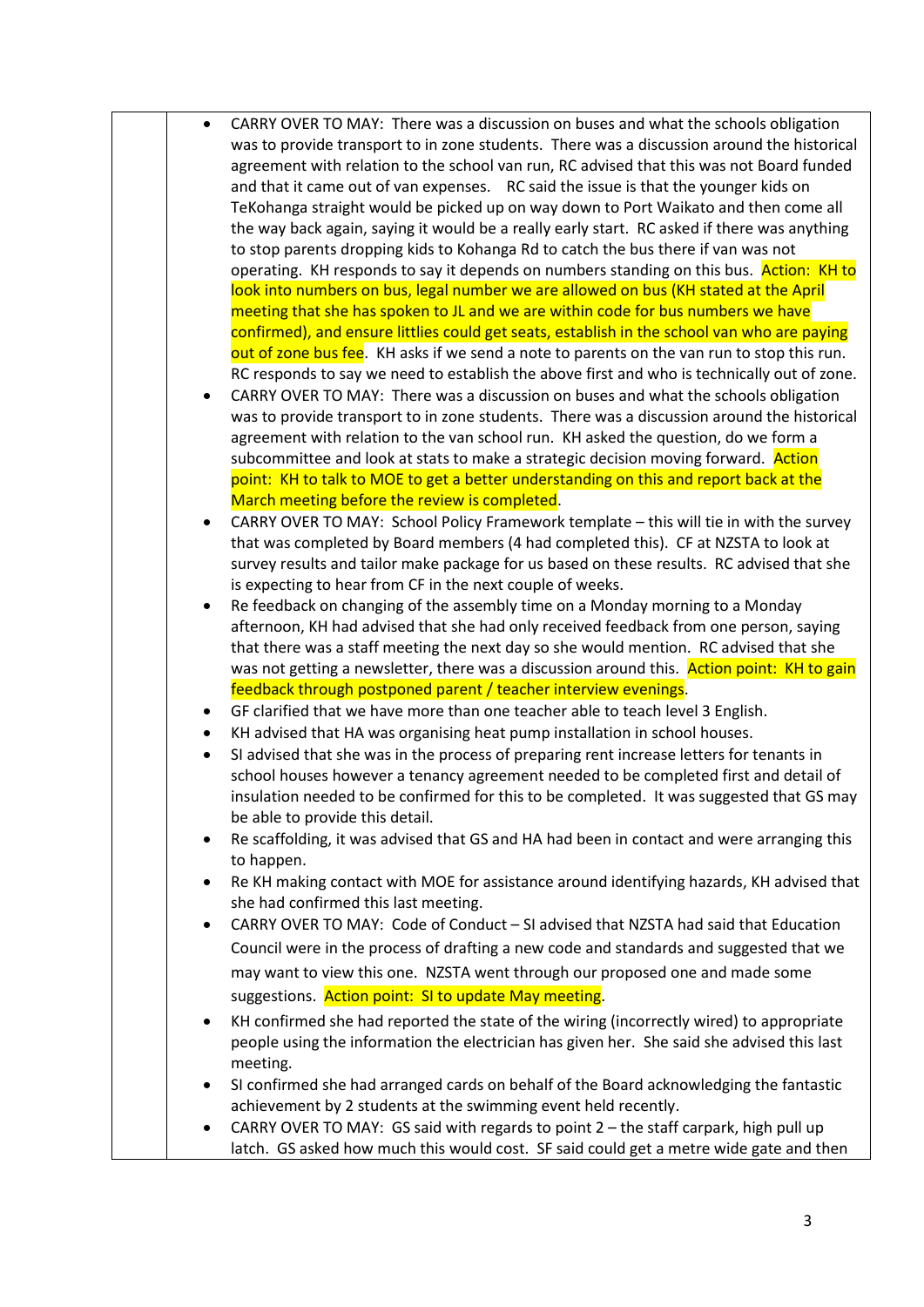|                         | close up the gap. Action: KH to speak to HA to quote a metre wide gate with a high pull<br>up latch.<br>KH advised that she had spoken to HA about getting a quote to change to a high pull up<br>$\bullet$<br>latch on the pool gate - establish if we can change latch or require new gate.<br>KH advised that the chlorine provider (existing one) had brought chlorine up to school.<br>٠<br>CARRY OVER TO MAY: Action: KH to ask HA to compile a list of what chemicals used /<br>$\bullet$<br>stored at school. RC requested confirmation from KH that this be completed for the next<br>meeting.<br>RC confirmed that both she and RB had conducted an audit of the appointment process /<br>$\bullet$<br>paperwork. Generally, most of the process was being followed but GF has been advised of<br>the areas which were not being met. GF will ensure process is strictly adhered to going<br>forward. |
|-------------------------|-----------------------------------------------------------------------------------------------------------------------------------------------------------------------------------------------------------------------------------------------------------------------------------------------------------------------------------------------------------------------------------------------------------------------------------------------------------------------------------------------------------------------------------------------------------------------------------------------------------------------------------------------------------------------------------------------------------------------------------------------------------------------------------------------------------------------------------------------------------------------------------------------------------------|
| $\overline{\mathbf{3}}$ | <b>Strategic decisions</b>                                                                                                                                                                                                                                                                                                                                                                                                                                                                                                                                                                                                                                                                                                                                                                                                                                                                                      |
|                         | <b>3.1</b> Policy being reviewed: Separated parents, day-to-day care and guardianship. GF advised he<br>was happy with how it read, RB advised that the staff had no issues or changes to this. There<br>was further discussion around this.<br>Policy ratified as is with no changes.<br>M. Rebecca Bills. S. Jonathan Lovatt.                                                                                                                                                                                                                                                                                                                                                                                                                                                                                                                                                                                 |
|                         | RC advised that she will be forwarding an email around Assurances to GF and this is to be carried<br>over to discuss at the May meeting. Action: RC to email GF information.                                                                                                                                                                                                                                                                                                                                                                                                                                                                                                                                                                                                                                                                                                                                    |
|                         | RB advised that she had received communication back from School Docs upon submitting the<br>changes to the EOTC policy. RB said it was the same message she got in response to submitting<br>the International Student policy we had changed also. There was a discussion around this, the<br>timing of School Docs reviewing when there are major changes to be made (as per the EOTC<br>policy). The NZSTA framework was mentioned and a change to this framework would mean<br>School Docs would not be required. It was agreed that School Docs were to be advised to put a<br>link to the new updated policy. Action: RB to update School Docs.                                                                                                                                                                                                                                                            |
|                         | There was a brief discussion / clarification around International Student fees and what funds MOE<br>takes per student from this.                                                                                                                                                                                                                                                                                                                                                                                                                                                                                                                                                                                                                                                                                                                                                                               |
| 4                       | <b>Strategic discussions</b><br>GF started by thanking the Board for the Ritchie McCaw book that he was gifted whilst off on<br>leave.<br>Principals Report was tabled as read.<br>GF talked about NAG2 where there was a meeting with RS, Mark Dashper and Marion re Maori<br>PLD. GF continued that another meeting will be held the first week back of term 2 and he will be<br>asking staff to attend at tomorrow's meeting.                                                                                                                                                                                                                                                                                                                                                                                                                                                                                |
|                         | GF also advised that there had not been one applicant for the Business Studies / Social Studies<br>fixed term position.                                                                                                                                                                                                                                                                                                                                                                                                                                                                                                                                                                                                                                                                                                                                                                                         |
|                         | RC advised that after a recent meeting that JA and RC had asked about getting a SENCO report, the<br>report that had been supplied for this meeting was in relation to last year and looking back. RC<br>continued that JP has been asked to submit a report for the next meeting that was looking forward<br>and that moving forward a SENCO report was to be done quarterly. GF confirmed that one for Q1<br>2017 will be submitted for May. There was a discussion around this and when children come                                                                                                                                                                                                                                                                                                                                                                                                        |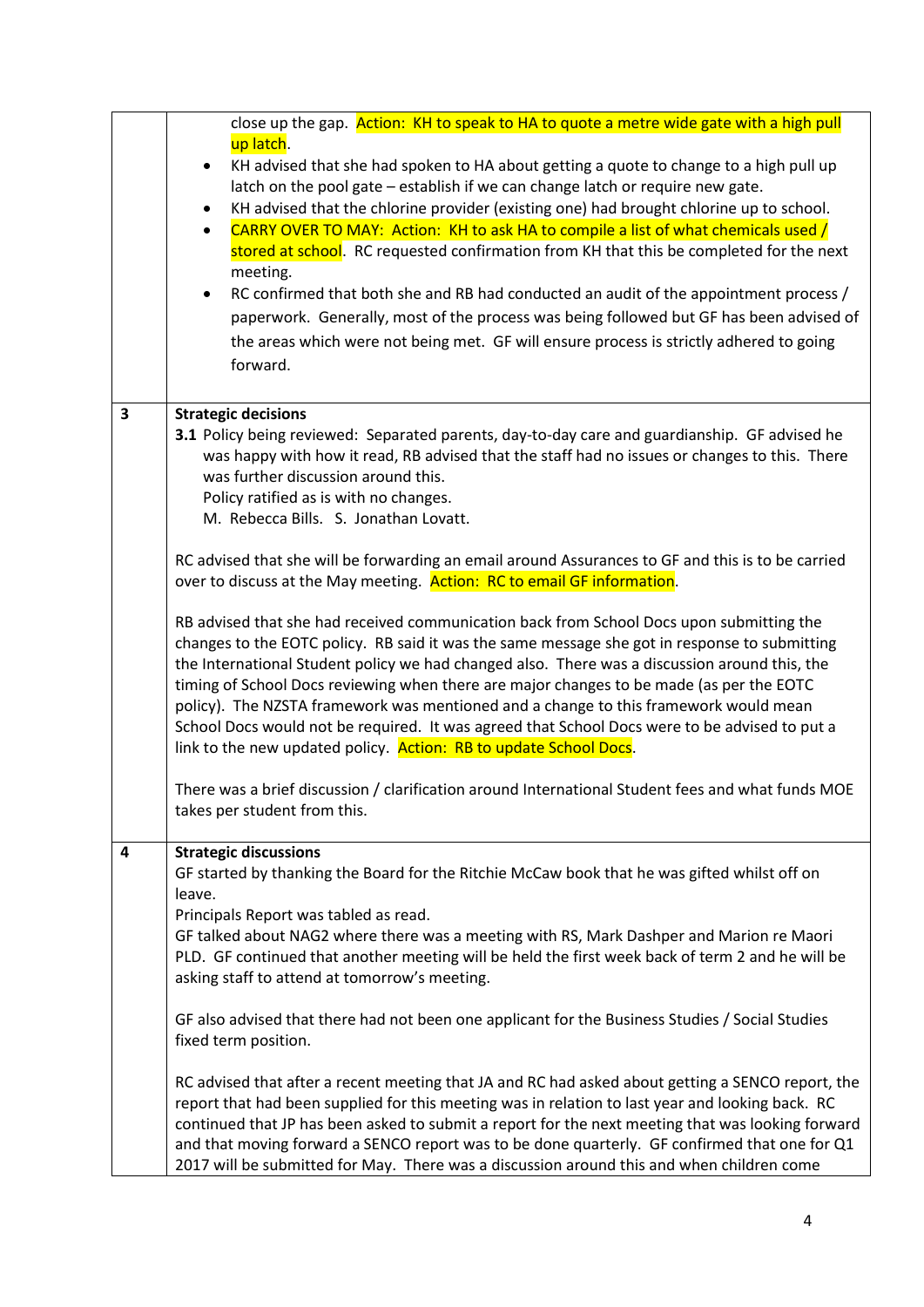|   | before the Board. RC reiterated that by the time a child reaches us (referring to the Board), every<br>avenue should have been exhausted.                                                                                                                                                                                                                                                                                                                                                                                                                                          |
|---|------------------------------------------------------------------------------------------------------------------------------------------------------------------------------------------------------------------------------------------------------------------------------------------------------------------------------------------------------------------------------------------------------------------------------------------------------------------------------------------------------------------------------------------------------------------------------------|
|   | RC spoke of identifying priority learners and that this was back on the agenda. RC spoke of an<br>example of a behavior management plan put in place for a student and where this was not<br>continued by the teacher the following year. RC saying that we are still not convinced that<br>information is flowing through and being attached to the child as he/she moves through the<br>school. GF responds to say the only way you can be confident is by asking him and that staff need<br>to be reminded that info must be passed on. Action: GF to address at staff meeting. |
|   | There was a discussion about EDSOL, the new appraisers. GF to make contact. It was decided that<br>everything needs to be up and running in term 2 and the first year will run term 2, 2017 to term 2,<br>2018. Action: GF to make contact with EDSOL.                                                                                                                                                                                                                                                                                                                             |
| 5 | Monitoring<br>5.1 Finance Report - due to timing no finance report was available from Edtech for this meeting.<br>March and April will be presented at the May meeting.                                                                                                                                                                                                                                                                                                                                                                                                            |
|   |                                                                                                                                                                                                                                                                                                                                                                                                                                                                                                                                                                                    |
|   | 5.2 Staff Report tabled.                                                                                                                                                                                                                                                                                                                                                                                                                                                                                                                                                           |
|   | M. Rebecca Bills. S. Julian Austin.                                                                                                                                                                                                                                                                                                                                                                                                                                                                                                                                                |
|   | RB spoke of the 20 minute time allocation on a Monday for teaching senior school specific lessons                                                                                                                                                                                                                                                                                                                                                                                                                                                                                  |
|   | around values etc. This is done in junior school as the teachers see the kids all the time and they                                                                                                                                                                                                                                                                                                                                                                                                                                                                                |
|   | do not move around classes so it's covered.                                                                                                                                                                                                                                                                                                                                                                                                                                                                                                                                        |
|   | There was a discussion around Kapa Haka with JA giving an example of where a Pukekohe High                                                                                                                                                                                                                                                                                                                                                                                                                                                                                         |
|   | student gained credits for performing at Poly Fest.                                                                                                                                                                                                                                                                                                                                                                                                                                                                                                                                |
|   |                                                                                                                                                                                                                                                                                                                                                                                                                                                                                                                                                                                    |
|   | 5.3 Student Report tabled.                                                                                                                                                                                                                                                                                                                                                                                                                                                                                                                                                         |
|   | M. Tuene Henderson. S. Jonathan Lovatt.                                                                                                                                                                                                                                                                                                                                                                                                                                                                                                                                            |
|   | TH spoke of Maddi and how well the school had done with our representatives making numerous                                                                                                                                                                                                                                                                                                                                                                                                                                                                                        |
|   | finals. There was a discussion around the Coaching Clinic and of the replacement date for the                                                                                                                                                                                                                                                                                                                                                                                                                                                                                      |
|   | softball being week 1 or week 2 of term 2.                                                                                                                                                                                                                                                                                                                                                                                                                                                                                                                                         |
|   |                                                                                                                                                                                                                                                                                                                                                                                                                                                                                                                                                                                    |
|   | 5.4 Maori Rep verbal report.                                                                                                                                                                                                                                                                                                                                                                                                                                                                                                                                                       |
|   | RS advised that there was nothing to report. That we need to have the whanau hui, there was a                                                                                                                                                                                                                                                                                                                                                                                                                                                                                      |
|   | discussion around this and the survey that needs to happen first. RC asked RT if he would like to                                                                                                                                                                                                                                                                                                                                                                                                                                                                                  |
|   | report on anything, he advised no.                                                                                                                                                                                                                                                                                                                                                                                                                                                                                                                                                 |
|   |                                                                                                                                                                                                                                                                                                                                                                                                                                                                                                                                                                                    |
|   | 5.5 Health & Safety Report tabled.                                                                                                                                                                                                                                                                                                                                                                                                                                                                                                                                                 |
|   | GF advised that he attended the meeting for a short time.                                                                                                                                                                                                                                                                                                                                                                                                                                                                                                                          |
|   | There was a discussion around the H&S audit.                                                                                                                                                                                                                                                                                                                                                                                                                                                                                                                                       |
|   |                                                                                                                                                                                                                                                                                                                                                                                                                                                                                                                                                                                    |
|   | Minute: The Board approve the H&S audit to be conducted by Securo, the cost of this being \$750                                                                                                                                                                                                                                                                                                                                                                                                                                                                                    |
|   | +GST. Action: GF to advise KP to engage the services of Securo for the above purpose.                                                                                                                                                                                                                                                                                                                                                                                                                                                                                              |
|   | M. Julian Austin.<br>S. Jonathan Lovatt.                                                                                                                                                                                                                                                                                                                                                                                                                                                                                                                                           |
|   | There was a discussion around the Hazard Register. GF thought that the one provided was a                                                                                                                                                                                                                                                                                                                                                                                                                                                                                          |
|   | sample only. Action: GF to clarify with KP if this was just a sample one.                                                                                                                                                                                                                                                                                                                                                                                                                                                                                                          |
|   | RC asked if anyone else had any questions around the H&S report before moving on.                                                                                                                                                                                                                                                                                                                                                                                                                                                                                                  |
|   |                                                                                                                                                                                                                                                                                                                                                                                                                                                                                                                                                                                    |
| 6 | <b>Inward Correspondence</b>                                                                                                                                                                                                                                                                                                                                                                                                                                                                                                                                                       |
|   | <b>6.1 NZ Education Gazette</b>                                                                                                                                                                                                                                                                                                                                                                                                                                                                                                                                                    |
|   | 6.2 Trip proposal – Ngaruawahia Christian Youth Camp. Board signed off on trip proposal, GF                                                                                                                                                                                                                                                                                                                                                                                                                                                                                        |
|   | advised that he would be reviewing later in year, pending staff.                                                                                                                                                                                                                                                                                                                                                                                                                                                                                                                   |